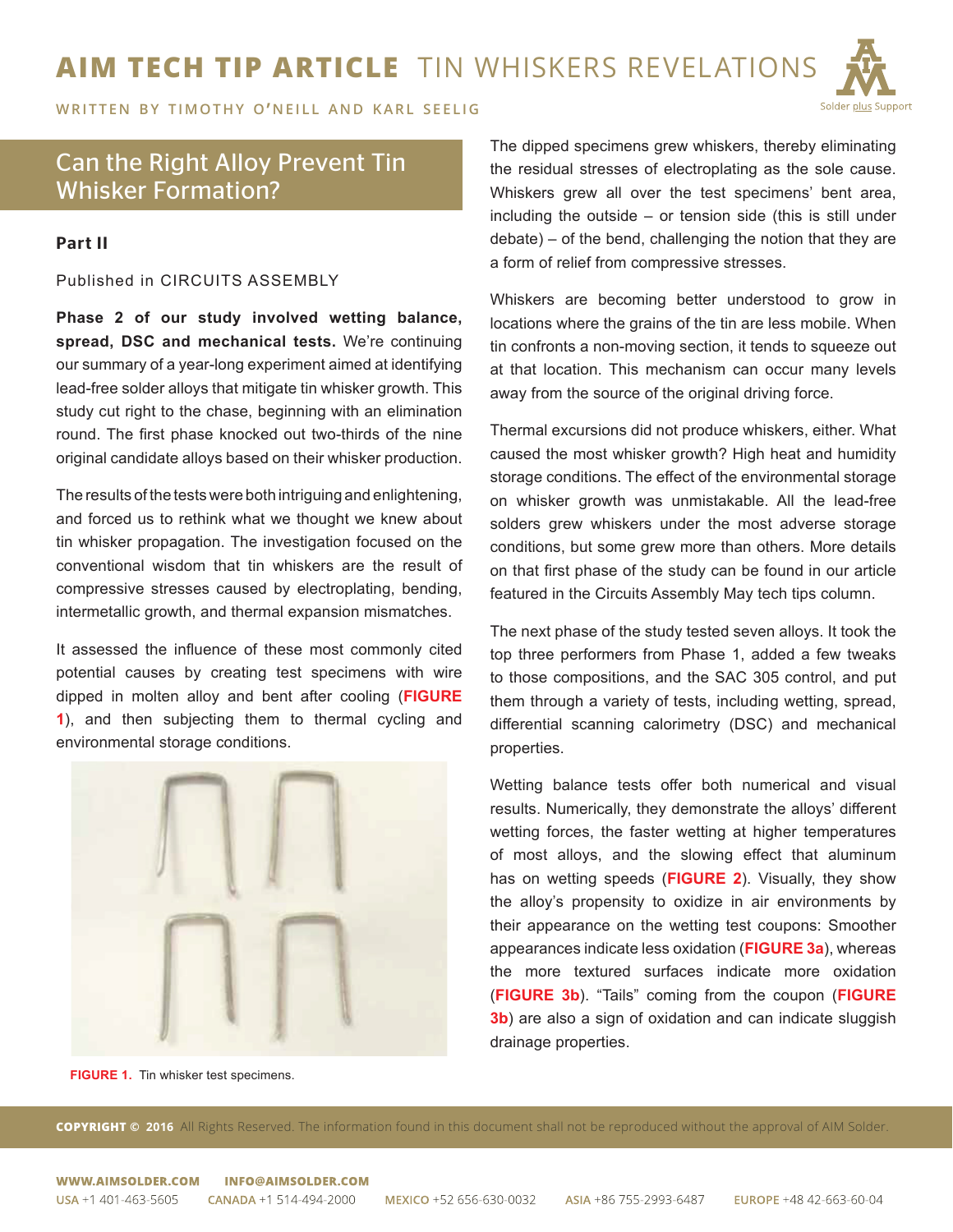



**FIGURE 2.** Wetting balance curves show wetting speed and force.

Small-scale laboratory wetting balance tests can provide a lot of insight on production soldering performance:

- $\odot$  In wave and hand soldering, higher wetting forces signify better hole fill properties, and tailing implies a susceptibility to bridging and icicling.
- $\odot$  In reflow soldering, the sensitivity of wetting speed to melt temperature helps define the relationship between peak temperature and time above liquidus to optimize thermal profiles.
- $\odot$  In any type of soldering, oxidation rates indicate the solder's compatibility with air environments. Alloys that oxidize rapidly may need nitrogen environments in wave soldering. They may or may not need nitrogen in reflow soldering, because the reflow process is more forgiving due to its long-acting fluxes and lesser opportunity for oxidation.

The IPC spread tests on copper all showed acceptable performance with no solder balling. The coupons were later used for thermal aging tests in Phase 3. DSC testing identified the melting points, pasty ranges and undercooling properties of the alloys.

The seven alloys tested had melting points between 201° and 227°C and pasty ranges between 11° and 21°C, making them all viable candidates for electronic soldering



**FIGURE 3a.** Wetting balance test coupon shows smooth, unoxidized solder surface and minimal tailing. Alloy is Sn0.6Ag0.7Cu3Bi.



**FIGURE 3b.** Wetting balance test coupon shows rough, oxidized surface and "tailing." Alloy is Sn0.5Cu0.2Zn3.3Bi0.5Ag.

operations. Note that SAC 305, the most common leadfree electronic solder, exhibited a melting point of 227°C and a pasty range of 13°C when measured with the same techniques.

Hardness, tensile strength and elongation were measured and reported as part of the test protocols; however, there are no clearly defined specification ranges for the mechanical properties of electronic solders. These characteristics have little influence on the mechanical performance of components with leads, and only minor influence on leadless devices. In general, harder or stiffer components, such as those with ceramic bodies, need softer solder alloys to mitigate pad cratering, and softer substrates, such

**COPYRIGHT © 2016** All Rights Reserved. The information found in this document shall not be reproduced without the approval of AIM Solder.

WWW.AIMSOLDER.COM **INFO@AIMSOLDER.COM**